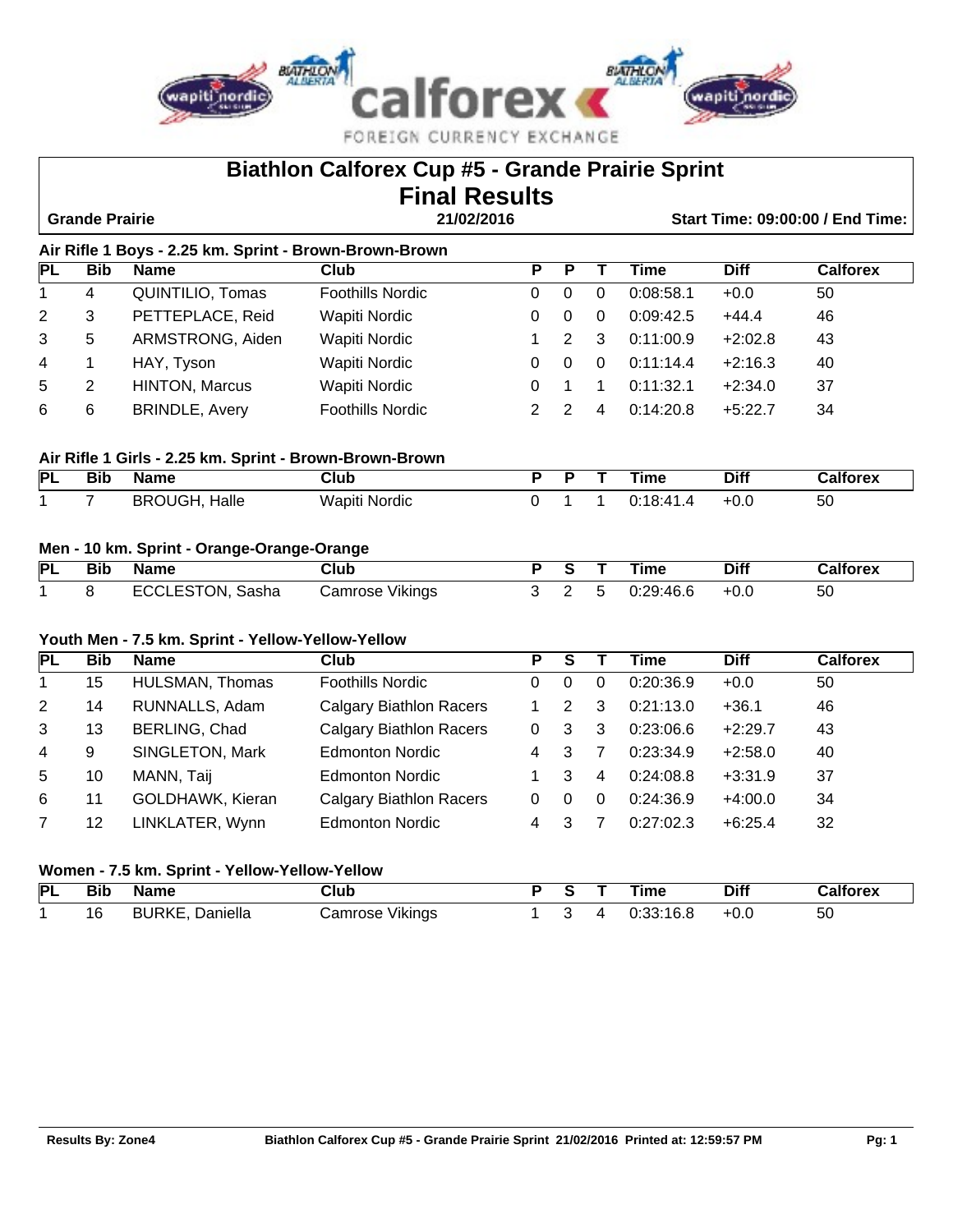| <b>PL</b>      | <b>Bib</b> | <b>Name</b>                                    | <b>Club</b>                    | $\overline{\mathsf{P}}$ | ड                           | т              | <b>Time</b> | <b>Diff</b> | <b>Calforex</b> |
|----------------|------------|------------------------------------------------|--------------------------------|-------------------------|-----------------------------|----------------|-------------|-------------|-----------------|
| 1              | 17         | RUNNALLS, Ashley                               | <b>Calgary Biathlon Racers</b> | $\overline{2}$          | 1                           | 3              | 0:29:47.1   | $+0.0$      | 50              |
|                |            | Youth Women - 6 km. Sprint - Yellow-Blue-Blue  |                                |                         |                             |                |             |             |                 |
| PL             | <b>Bib</b> | <b>Name</b>                                    | $\overline{\text{Club}}$       | $\overline{\mathsf{P}}$ | $\overline{\mathsf{s}}$     | т              | <b>Time</b> | <b>Diff</b> | <b>Calforex</b> |
| $\mathbf{1}$   | 18         | WICHERS, Kerstin                               | Camrose Vikings                | 1                       | 1                           | 2              | 0:25:41.9   | $+0.0$      | 50              |
|                |            | Senior Girls - 6 km. Sprint - Yellow-Blue-Blue |                                |                         |                             |                |             |             |                 |
| <b>PL</b>      | <b>Bib</b> | <b>Name</b>                                    | <b>Club</b>                    | Ρ                       | $\overline{s}$              | Τ              | <b>Time</b> | <b>Diff</b> | <b>Calforex</b> |
| $\mathbf{1}$   | 19         | MIREJOVSKY, Anne                               | Camrose Vikings                | 0                       | 4                           | 4              | 0:22:53.0   | $+0.0$      | 50              |
| $\overline{2}$ | 23         | KLOTZ, Annika                                  | <b>Foothills Nordic</b>        | 2                       | 3                           | 5              | 0:22:59.6   | $+6.6$      | 46              |
| 3              | 22         | DITTRICH, Katya                                | <b>Foothills Nordic</b>        | 3                       | 1                           | 4              | 0:23:06.8   | $+13.8$     | 43              |
| 4              | 24         | TILLEY, Tatiana                                | <b>Foothills Nordic</b>        | 3                       | 1                           | 4              | 0:23:53.1   | $+1:00.1$   | 40              |
| 5              | 20         | <b>BURKE, Calista</b>                          | <b>Team NWT</b>                | 0                       | $\overline{2}$              | 2              | 0:23:54.2   | $+1:01.2$   | 37              |
| 6              | 25         | LINKLATER, Fiona                               | <b>Edmonton Nordic</b>         | 0                       | 3                           | 3              | 0:24:36.0   | $+1:43.0$   | 34              |
| 7              | 21         | <b>DEUCHAR, Ashley</b>                         | <b>Foothills Nordic</b>        | 1                       | 3                           | 4              | 0:25:38.3   | $+2:45.3$   | 32              |
|                |            | Master Men - 6 km. Sprint - Yellow-Blue-Blue   |                                |                         |                             |                |             |             |                 |
| <b>PL</b>      | <b>Bib</b> | <b>Name</b>                                    | <b>Club</b>                    | P                       | $\overline{\mathsf{s}}$     | т              | <b>Time</b> | <b>Diff</b> | <b>Calforex</b> |
| 1              | 27         | KLOTZ, Farley                                  | <b>Foothills Nordic</b>        | 0                       | 1                           | $\mathbf{1}$   | 0:19:09.8   | $+0.0$      | 50              |
| $\overline{2}$ | 26         | PROUDFOOT, James                               | Wapiti Nordic                  | 0                       | $\mathbf{2}$                | 2              | 0:21:13.4   | $+2:03.6$   | 46              |
| 3              | 28         | SINGLETON, Bryan                               | <b>Edmonton Nordic</b>         | 0                       | $\overline{4}$              | 4              | 0:22:37.0   | $+3:27.2$   | 43              |
| 4              | 30         | PETROV, Andrei                                 | <b>Edmonton Nordic</b>         | 1                       | 3                           | 4              | 0:23:39.2   | $+4:29.4$   | 40              |
| 5              | 29         | <b>BORGLUM, Brian</b>                          | <b>Foothills Nordic</b>        | 2                       | 4                           | 6              | 0:24:05.1   | $+4:55.3$   | 37              |
|                |            | Master Women - 6 km. Sprint - Yellow-Blue-Blue |                                |                         |                             |                |             |             |                 |
| <b>PL</b>      | <b>Bib</b> | <b>Name</b>                                    | <b>Club</b>                    | P                       | $\overline{\mathsf{s}}$     | т              | <b>Time</b> | <b>Diff</b> | <b>Calforex</b> |
| 1              | 33         | HALL, Deborah                                  | <b>Foothills Nordic</b>        | 3                       | 4                           | $\overline{7}$ | 0:27:01.6   | $+0.0$      | 50              |
| 2              | 32         | MACCULLOCH, Lynette                            | <b>Foothills Nordic</b>        | 2                       | 1                           | 3              | 0:27:16.7   | $+15.1$     | 46              |
| 3              | 31         | JANES, Cori                                    | Wapiti Nordic                  | 1                       | $\overline{2}$              | 3              | 0:27:40.2   | $+38.6$     | 43              |
|                |            | Sport Women - 6 km. Sprint - Yellow-Blue-Blue  |                                |                         |                             |                |             |             |                 |
| <b>PL</b>      | <b>Bib</b> | <b>Name</b>                                    | $\overline{\text{Club}}$       | $\overline{P}$          | $\overline{\boldsymbol{s}}$ | т              | <b>Time</b> | <b>Diff</b> | <b>Calforex</b> |
| 1              | 34         | MOINET, Andrea                                 | Camrose Vikings                | $\mathbf{1}$            | 1                           | 2              | 0:28:53.0   | $+0.0$      | 50              |
| <b>DNS</b>     | 35         | DALY, Brianna                                  | Camrose Vikings                |                         |                             |                | $***$       | ***         |                 |
|                |            | Dev 2 Boys - 3.75 km. Sprint - Red-Red-Red     |                                |                         |                             |                |             |             |                 |
| <b>PL</b>      | <b>Bib</b> | <b>Name</b>                                    | <b>Club</b>                    | $\overline{\mathsf{P}}$ | $\overline{\mathsf{P}}$     | т              | <b>Time</b> | <b>Diff</b> | <b>Calforex</b> |
| 1              | 41         | MILLS, Joseph                                  | <b>Foothills Nordic</b>        | 1                       | 2                           | 3              | 0:14:38.3   | $+0.0$      | 50              |
| 2              | 42         | MCBRIDE, Logan                                 | <b>Foothills Nordic</b>        | 3                       | 4                           | $\overline{7}$ | 0:14:42.0   | $+3.7$      | 46              |
| 3              | 36         | <b>GROENEVELD, Will</b>                        | <b>Calgary Biathlon Racers</b> | 3                       | $\overline{2}$              | 5              | 0:14:59.5   | $+21.2$     | 43              |
|                | 38         | ROMANZIN, Garrett                              | <b>Calgary Biathlon Racers</b> | $\overline{2}$          | 3                           | 5              | 0:15:32.4   | $+54.1$     | 40              |